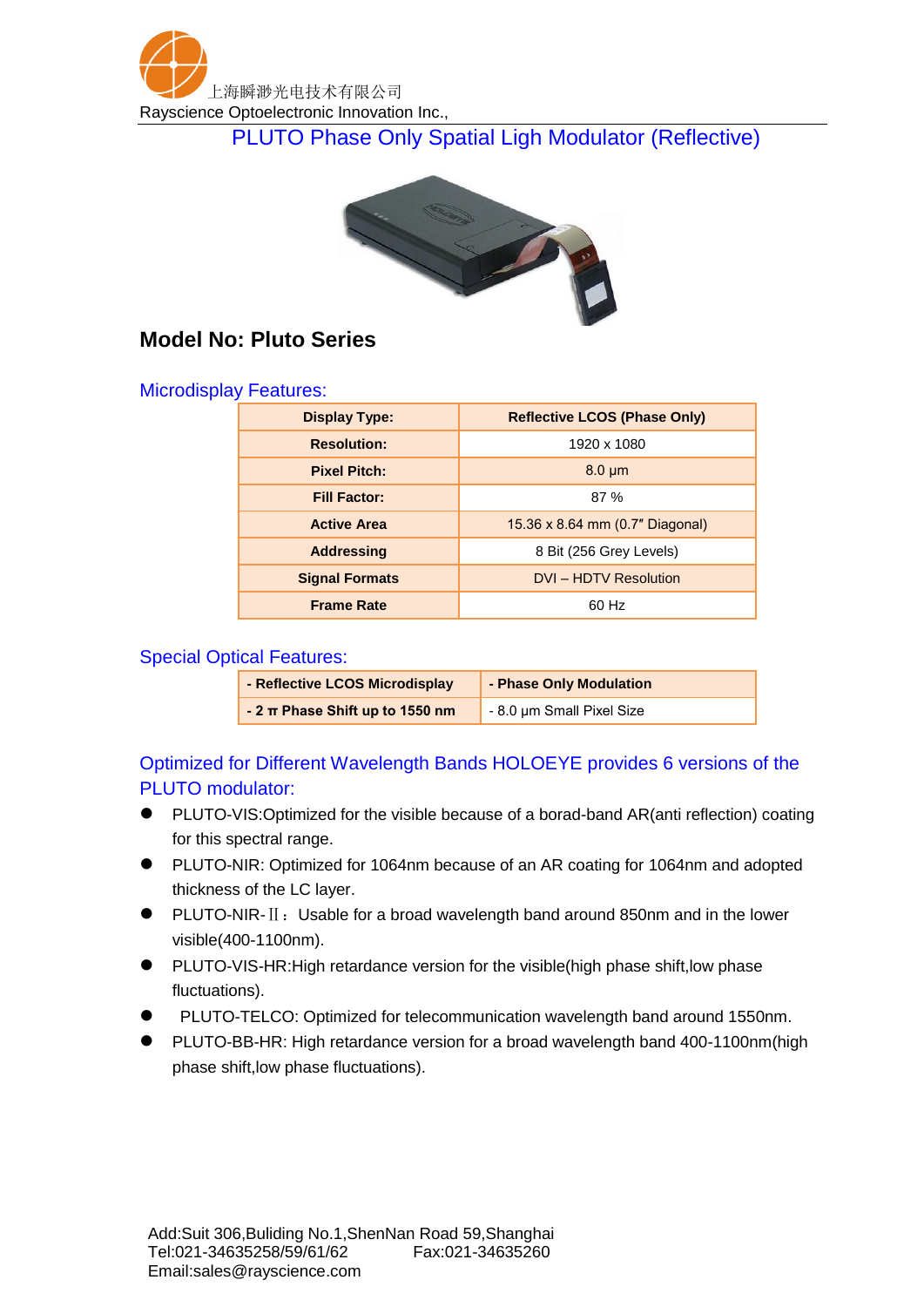

Rayscience Optoelectronic Innovation Inc.,



## PLUTO-VIS-HR and PLUTO-BB-HR (High Retardance SLM Display Versions):

HOLOEYE developed two new phase only panels (PLUTO-VIS-HR and PLUTO-BB-HR version) which show a considerably higher phase retardation compared to the standard panels which enables mod 4 Pi or even mod 6 Pi phase functions to be addressed. This can be beneficial for wave front functions as this enables higher slopes and can reduce transition points in the addressed function compared to mod 2 Pi encoding.

For some applications a stable phase response is required. This can be accomplished driving the High Retardance panels with adapted settings for 2π phase retardation, however compromising the response time. The driving forces to the LC molecules in such a configuration are reduced and the phase signal typically shows a standard deviation of 0.2-0.7% (wavelength dependent).

Due to the high programmability of the drive electronics the same SLM can be adapted for different requirements.